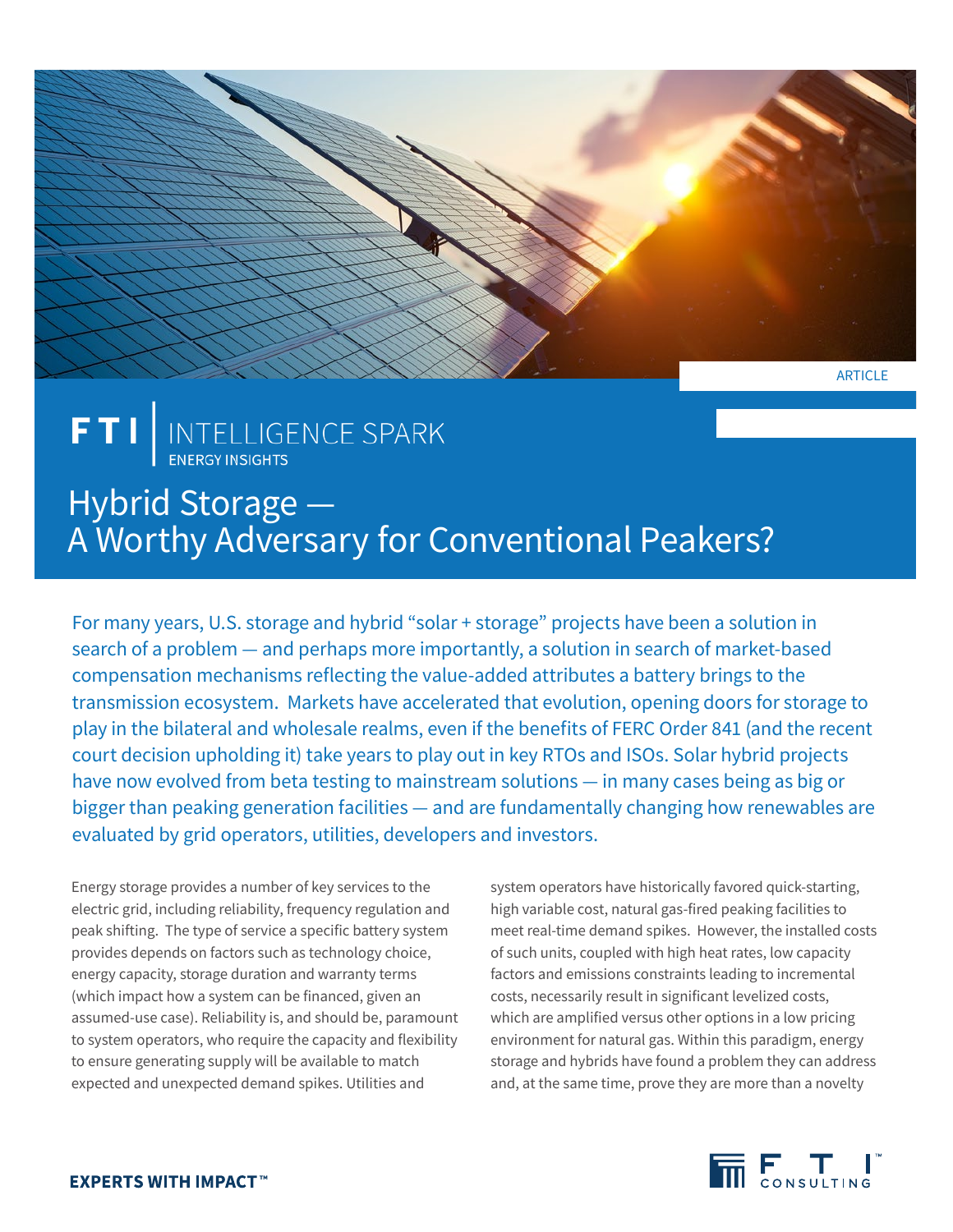of the electric supply system. In this arena, energy storage is proving to be a reliable, commercially viable, cost-effective and distinct asset class that can be deployed with favorable rates of return on capital.

Economic and environmental benefits of renewables notwithstanding, the intermittent characteristics of wind and solar, coupled with their ongoing proliferation, continue to challenge system operators and market participants. Well-positioned storage can and will significantly mitigate such challenges. California's well established "duck curve" phenomenon, which results in a need for fast-ramping generation late in the day as solar production falls off and demand spikes (see Figure 1), is a prime example of system constraints which continue to be addressed with an uneconomic and patchwork solution. The low and negative prices seen in ERCOT, historically driven (at least in part) by wind generation, are another example for which standalone or hybrid storage could help ease the market's ability to soundly integrate renewables in less distortive ways.

#### Figure 1. CAISO Duck Curve Evolution: 2012 to 2020



Given such phenomena — and even as states make significant progress toward renewable energy procurement goals — there is still some amount of high-heat-rate peaking generation that will be required for standby in most geographies.<sup>1</sup> At the same time, utility-scale, hybrid solar assets are starting to offer a more economical solution than fossil-fueled peaking units, and such projects have already

gained significant traction in several U.S. power markets. Additionally, as long as the solar ITC can be attached to such hybrid facilities, a further cost advantage is realizable. The peak shifting capability of hybrid solar offers an alternative to fossil fuel generation in real time, ensuring power is available when needed while also enabling states to meet renewable procurement targets comprised predominantly of intermittent resources. While hybrids are not expected to fully supplant peakers in the near term, our expectation is that reliance on peakers will decline from the 5%-7% historical capacity factor observed in recent years. By the end of 2020 CAISO and PJM are expected to have nearly 700 MWs of solar + storage hybrid capacity online.<sup>2</sup> Looking forward, another 38 GW of projects currently sit in the CAISO and PJM queues with targeted commercial online dates ("COD") by 2025. Beyond PJM and CAISO, various non-ISO geographies have also leaned into storage, procuring multi-hour storage solutions for hundreds of MWs of solar hybrid projects. Assuming 25% of the CAISO/PJM backlog achieves commercial operation, an additional 9.5 GW of hybrid peaking capacity could be available by 2025 — and this estimate ignores queue additions that will inherently occur as electrification trends broaden.

One example of this buildout is 8minute Solar Energy's California-based Eland project, scheduled to come online in 2023. Eland is a 400 MWac facility, co-located with an ambitious four-hour, 300 MW battery solution. Eland is contracted with LADWP and Glendale Water and Power at a \$19.97/MWh base PPA price with a \$19.65/MWh storage adder, bringing the bundled price to \$39.62/MWh. Given the relatively new and unique characteristics of the 8minute project and offtake, we highlight some key observations:

**—** We understand the project's ~\$20/MWh storage adder is applicable to all megawatt-hours delivered by the solar facility, not just those megawatts discharged by the storage asset. The structure of this adder is relevant, as some market participants will evaluate the levelized cost of storage with an emphasis specifically on those megawatt hours which are being shifted, whereas in this case it is blended over all megawatt hour delivered to market.

1 "Dispatchable" refers to units that are on standby and able to turn on as required by system operators.

2 Based upon nameplate capacity of PJM & CAISO solar + storage projects.

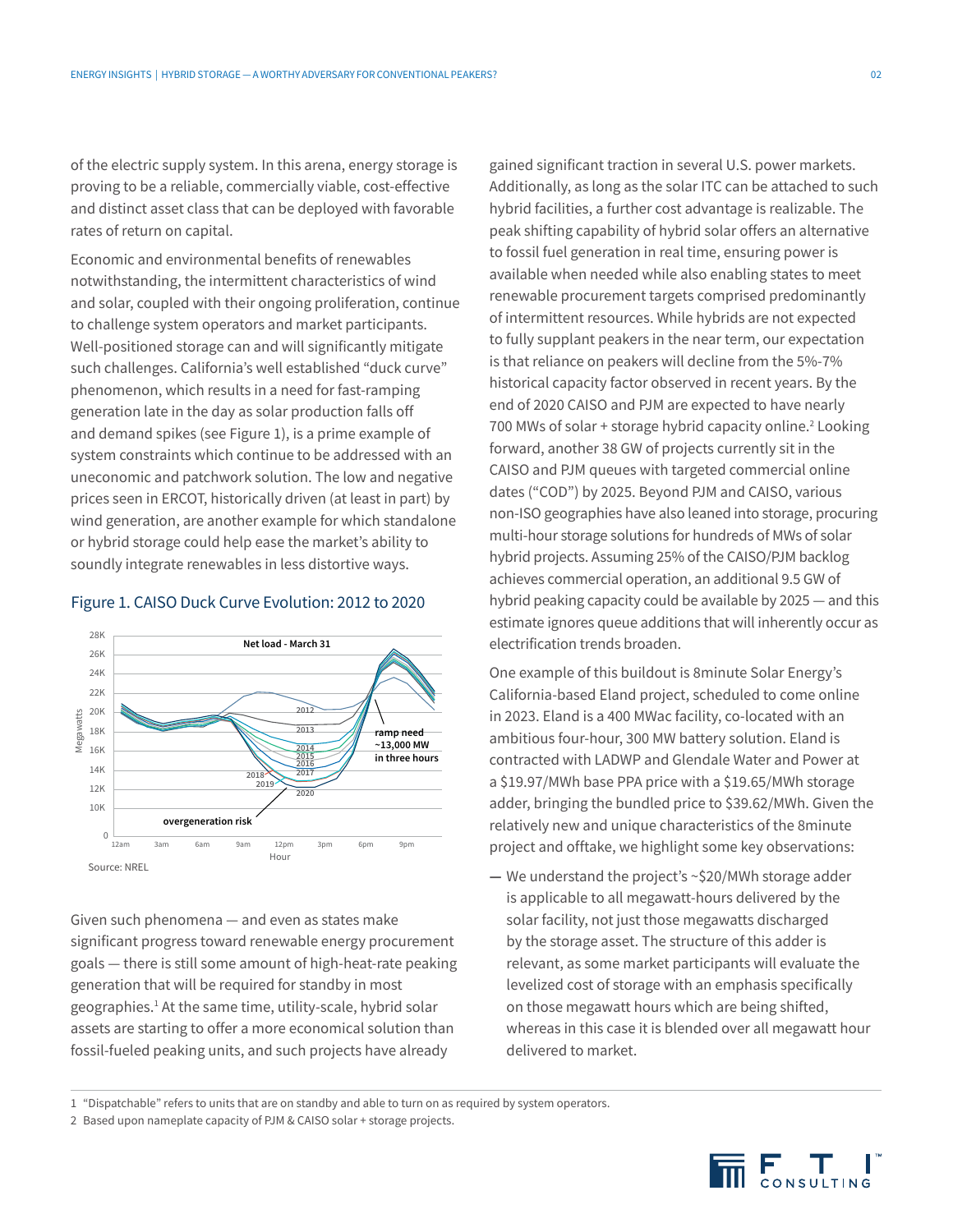- **—** When comparing solar hybrid PPA prices especially headline numbers that are frequently quoted in the trade press — attention must also be paid to the storage system's duration as measured by megawatt hours to megawatts, as well as the ratio of megawatt storage to megawatt solar, to affirm just how much energy can actually be shifted during a given period.
- **—** By contracting for a later COD, developers seize an opportunity to ride the technology cost and efficiency curves down and up, respectively

Ultimately, the goal of utility offtakers and regulators is to deliver reliable power at the least cost to ratepayers while also satisfying public-policy mandates set forth by legislators and utility commissions. Assuming two generation resources are capable of reliably delivering megawatts, a utility's decision to select one over the other comes down to a comparison of levelized costs —i.e., the least to consumers. A comparison of two resources, such as hybrid solar and a fossil fuel peaker, can be broadly distilled down to two variables: (i) the absolute magnitude of various fixed and variable production costs, plus return on capital, and (ii) the lifecycle MWh of production across which these costs can be spread.

Historically, peakers have been dispatched sparingly in the United States, due both to marginal economics and to air permit restrictions. Evaluating market data since 2015 (see Figure 2), we observe that peakers have substantively operated 5%-7% of the year. While an oversimplification, from the offtaker's perspective, the less a traditional peaker operates, the less production is available for the amortization of capital expenditures and fixed operating costs, including tolling charges. The dynamic capabilities of hybrid peaking systems, on the other hand, match the production profile of co-located solar generation facilities which are typically structured such that stored megawatts are available to be discharged during high demand hours. Such flexibility creates a construct whereby hybrid peakers can ultimately achieve project values equal to or greater than traditional peaking assets, which are only utilized during a fraction of a year.



#### Figure 2. Historical Peaker Capacity Factors: CAISO and PJM

2015

2.0%

 $0%$ 

Hybrid assets pair the on-peak baseload characteristics of a utility-scale solar asset with the dynamic capability to shift power around the clock to times when demand is high or market supply is low. This flexibility allows hybrid assets to be more competitive on a relative basis vs. peakers, especially (but not only) in a high-irradiance region, as they spread fixed and capital costs over significantly more production hours which can electively be shifted. We illustrate this below with a focus on a levelized cost metric, as measured in dollars per megawatt hour.

**PJM** CAISO

2016 2017 2018 2019

Consider a theoretical investment in a 200 MW hybrid solar asset in CAISO and PJM. Assuming an initial capital investment of approximately \$2,300/kW3 (including mid-life battery replacements), a market-specific capacity factor, and an unlevered hurdle rate range of 7%-10%, a hybrid solar asset would have a levelized all-in cost of \$82/MWh to \$100/MWh for CAISO and \$118/MWh to \$144/MWh for PJM.4 Comparing this to a theoretical 200 MW fossil peaker with capital costs of \$700/kW shows the advantage of hybrid solar, even under a range of unlevered hurdle rates and capacity factors assumed for the natural gas-fired peaker.<sup>5</sup>

Under substantially all new-build scenarios, hybrid solar pencils out to be a more competitive offering than peaking

5 Initial capital investment has been adjusted for both CAISO and PJM in accordance with localized adjustments to labor costs.



Source: Ventyx Energy Velocity Suite

<sup>3</sup> Derived from EIA study and other publicly available information.

<sup>4</sup> Initial capital investment and capacity factor assumptions have been adjusted for CAISO and PJM in accordance with localized adjustments to labor costs and resource potential.